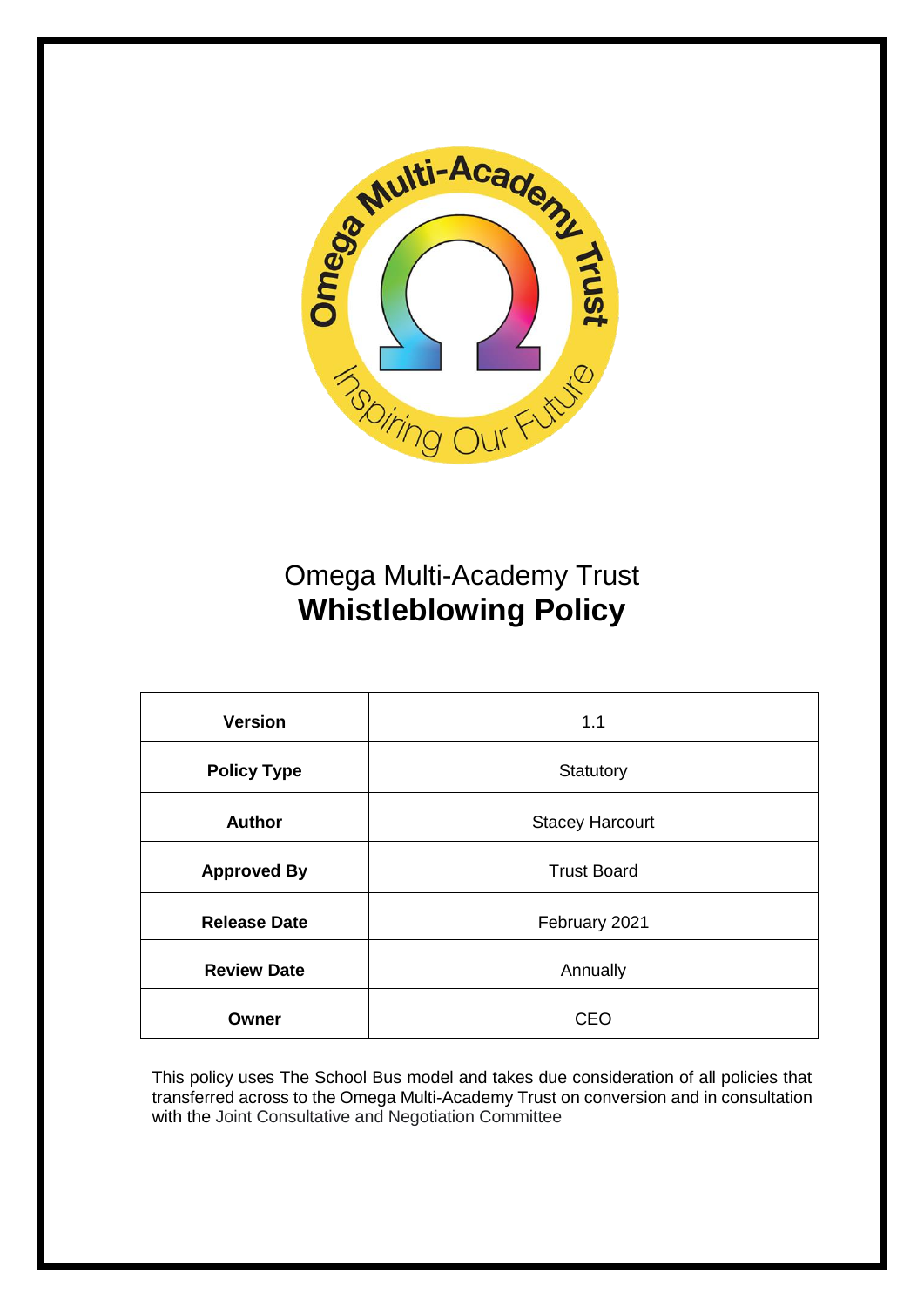### **Review Date & Summary Changes**

| <b>July 2021</b> | (in consultation with JCNC)<br>10.2 (Changed 10 days to 5 days), 10.5<br>(Added in words "who is trained to do so")<br>and 10.11 (added in "within 15 working days") |
|------------------|----------------------------------------------------------------------------------------------------------------------------------------------------------------------|
| September 2021   | (in consultation with the Trust Board)<br>4.3(Added in "and inform CEO a concern<br>has been raised)<br>4.4 (Added in inform the Trust Board)                        |
|                  |                                                                                                                                                                      |
|                  |                                                                                                                                                                      |
|                  |                                                                                                                                                                      |
|                  |                                                                                                                                                                      |
|                  |                                                                                                                                                                      |
| February 2022    |                                                                                                                                                                      |
|                  |                                                                                                                                                                      |
|                  |                                                                                                                                                                      |
|                  |                                                                                                                                                                      |
|                  |                                                                                                                                                                      |
|                  |                                                                                                                                                                      |
|                  |                                                                                                                                                                      |
| February 2023    |                                                                                                                                                                      |
|                  |                                                                                                                                                                      |
|                  |                                                                                                                                                                      |
|                  |                                                                                                                                                                      |
|                  |                                                                                                                                                                      |
|                  |                                                                                                                                                                      |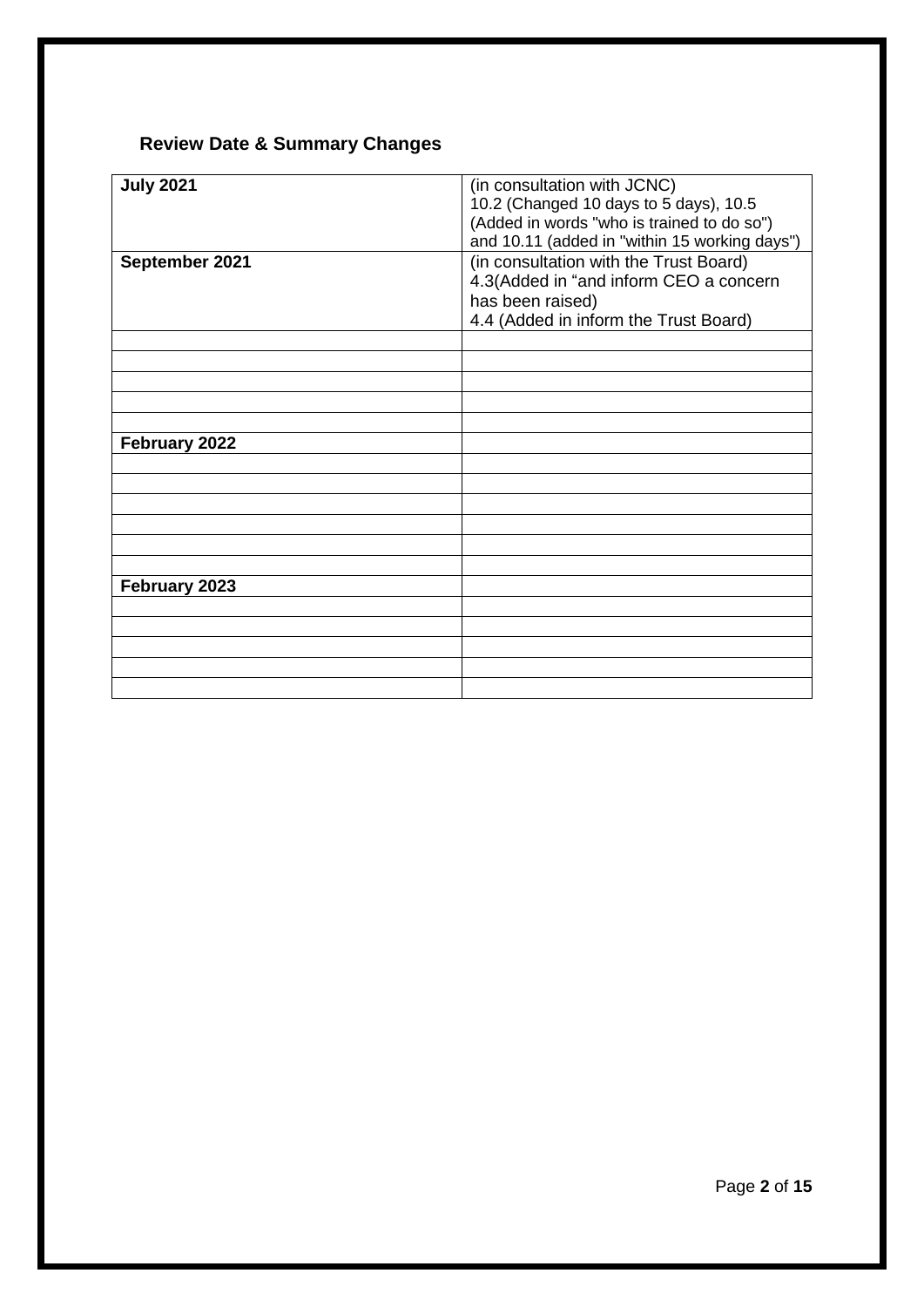#### **CONTENTS**

**[Vision and Values](#page-3-0)**

#### **[Rationale](#page-4-0)**

#### **[Statement of Intent](#page-5-0)**

- 1. **[Legal Framework](#page-6-0)**
- 2. [Introduction](#page-6-1)
- 3. [Definitions](#page-7-0)
- 4. [Roles and Responsibilities](#page-8-0)
- 5. [Scope](#page-9-0)
- 6. Harassment [and Victimisation of Staff](#page-9-1)
- 7. [Non-Employees](#page-10-0)
- 8. **[Good Practice Principles](#page-10-1)**
- 9. [Procedure](#page-11-0)
- 10. [Next Steps](#page-12-0)
- 11. **[Untrue Allegations](#page-14-0)**
- 12. What the [Trust Asks of Employees](#page-14-1)
- 13. [Appeal Process](#page-14-2)
- 14. **[Unfair Treatment](#page-14-3)**
- 15. [Monitoring and Review](#page-14-4)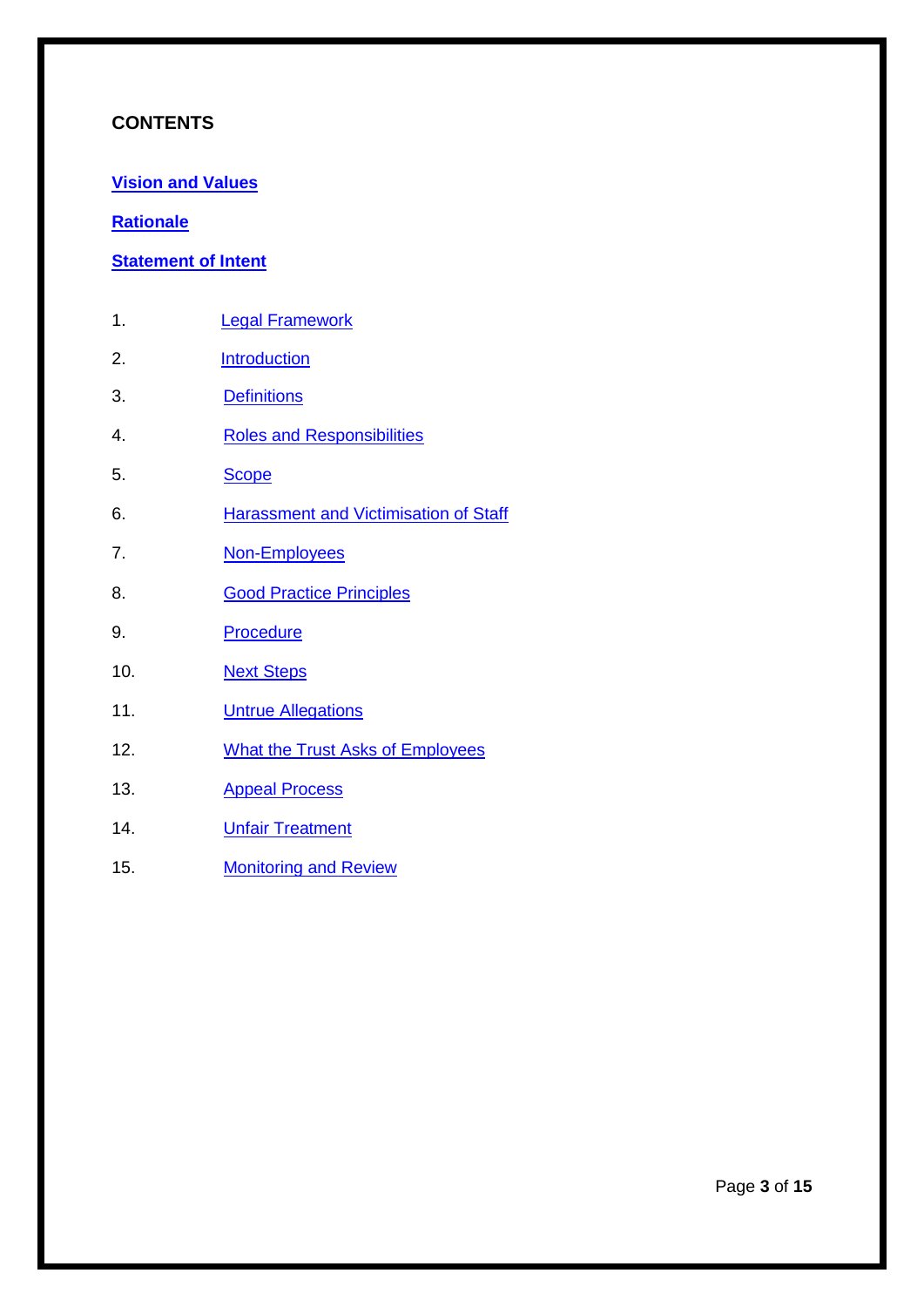## **Omega Multi-Academy Trust Mission Statement**

<span id="page-3-0"></span>The Omega learning community provides excellent teaching and learning with passion and purpose, based on core values, understood by all. Working in a warm and welcoming, yet purposeful environment, our mission is for everyone to be happy and inspired by their school experience. We empower students to harness their own creativity, to raise their aspirations and to achieve their potential. Working together, they gain confidence and pride to take their place in our community.

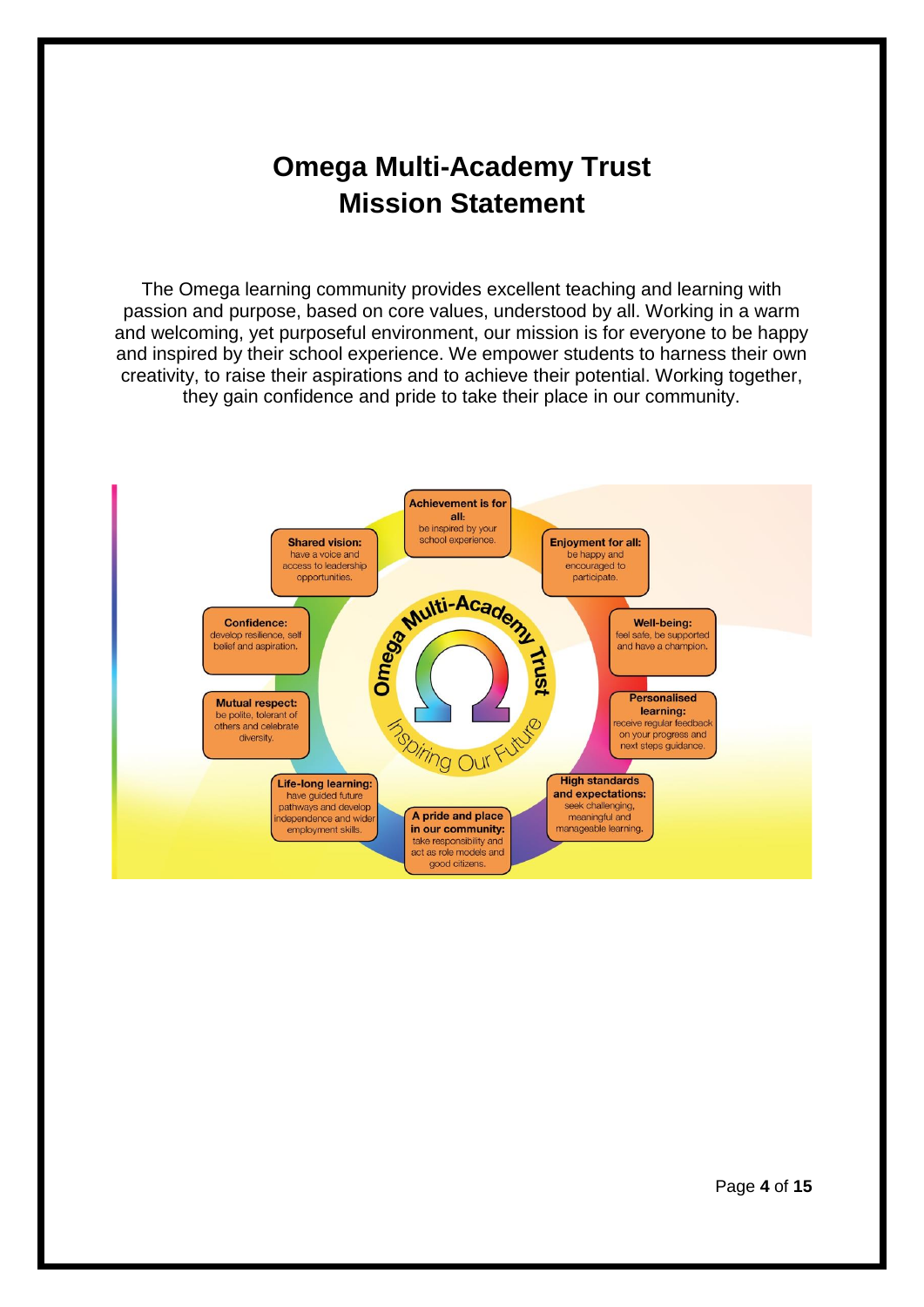## <span id="page-4-0"></span>**Rationale:**

| <b>Omega Values</b>                                                                                        | How this policy addresses these values                                                                                                                                                                                                                             |
|------------------------------------------------------------------------------------------------------------|--------------------------------------------------------------------------------------------------------------------------------------------------------------------------------------------------------------------------------------------------------------------|
| Achievement is for all: be inspired by your<br>school experience.                                          | To ensure that all employees of the trust are supported<br>to feel confident to report any concerns regarding the<br>behaviour of another member of staff which may<br>impact on the achievement of colleagues and students.                                       |
| Enjoyment for all: be happy and encouraged<br>to participate                                               | By implementing the core whistleblowing principles, as<br>outlined in the 2015 'Freedom to speak up report', to<br>ensure that whistleblowing procedures are fair, clear<br>and consistent.                                                                        |
| Well-being: feel safe, be supported and<br>have a champion                                                 | To ensure that all staff members of the trust are<br>supported to feel confident to report any concerns<br>regarding the behaviour of another member of staff. To<br>have a named single point of contact who will provide<br>advice, and supervision if required. |
| Personalised learning: receive regular<br>feedback on your progress and next-steps<br>guidance             | By ensuring that members of the trust community<br>receive a response to the concerns they have raised<br>and feedback on any action taken. To ensure that<br>there are particular support measures in place for<br>vulnerable groups.                             |
| High standards and expectations: seek<br>challenging, meaningful and manageable<br>learning.               | By supporting the principle that if an employee sees or<br>suspects that something is wrong, they will raise this<br>with the school.                                                                                                                              |
| Pride and place in our community: take<br>responsibility and act as role models and<br>good citizens.      | To ensure that all staff members of the trust take<br>responsibility for themselves to act as good role<br>models and are supported to report any behaviours,<br>which they feel are inappropriate or a cause for,<br>concern.                                     |
| Life-long learning: have guided future<br>pathways and develop independence and<br>wider employment skills | By ensuring that all individuals are aware of<br>procedures for raising concerns and will receive<br>training in how to do this.                                                                                                                                   |
| Mutual respect: be polite, tolerant of others<br>and celebrate diversity.                                  | To ensure that all staff members of the trust<br>demonstrate mutual respect and celebrate diversity,<br>and to be supported to report any concerns or issues<br>they may have regarding other members of staff.                                                    |
| Confidence: develop resilience, self-belief<br>and aspiration.                                             | Ensuring that all staff members of the trust are<br>confident to report any issues regarding other<br>members of staff and be supported to develop<br>resilience when reacting to difficult situations.                                                            |
| Shared vision: have a voice and access to<br>leadership opportunities.                                     | To ensure that whistleblowing procedures are fair,<br>clear and consistent and that all employees know how<br>to raise concerns.                                                                                                                                   |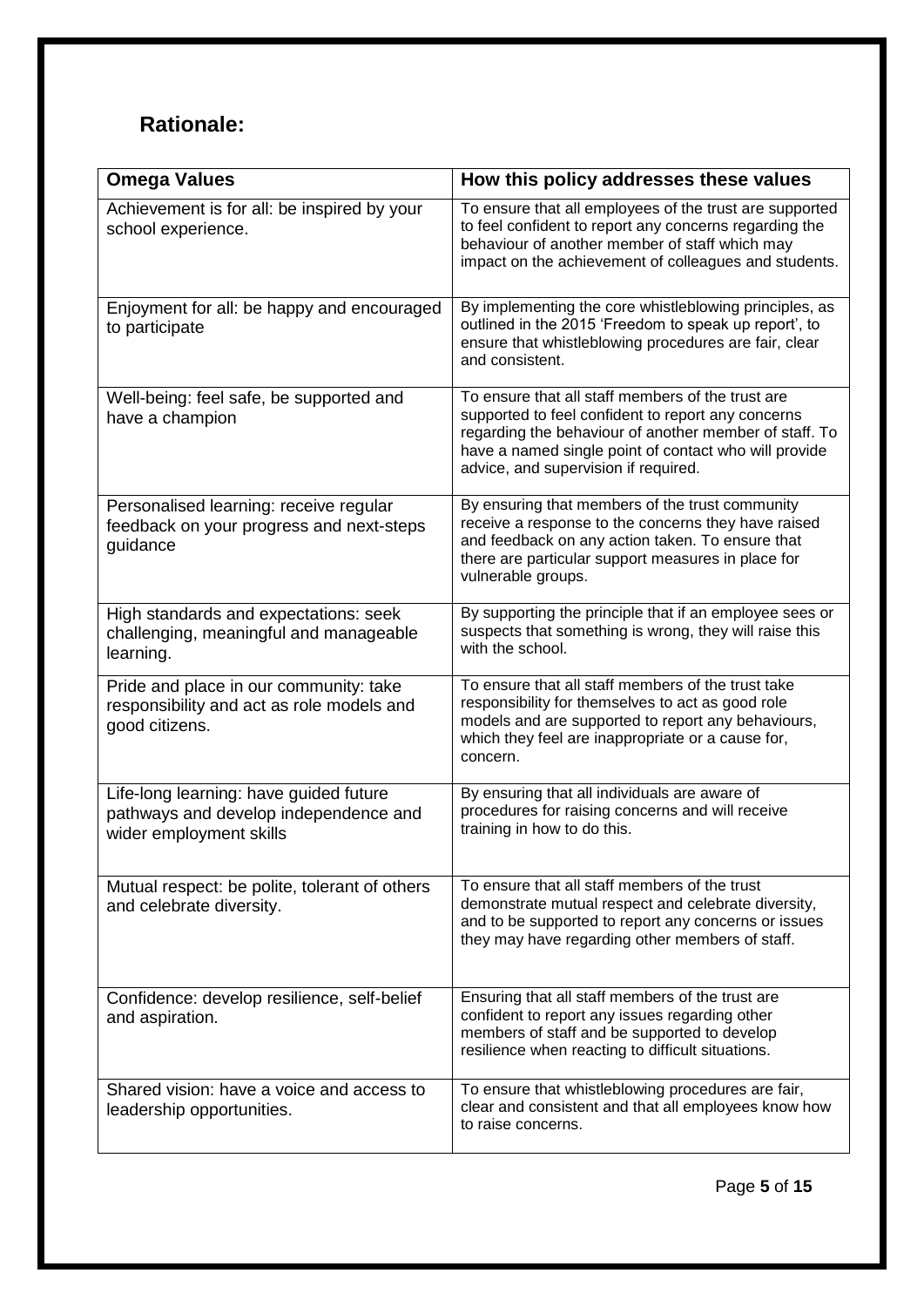#### <span id="page-5-0"></span>**Statement of Intent**

The Omega Multi-Academy Trust ("the trust") is committed to open and honest communication and ensuring the highest possible standards in integrity – and will always treat whistleblowing as a serious matter.

In line with the trust's commitment to openness, probity and accountability, members of staff are encouraged to report concerns. This policy will work to ensure that, if an employee sees or suspects that something is wrong, they will raise this. This is known as "blowing the whistle" – a phrase that is used throughout this policy and should be viewed as a positive action of speaking up.

This policy seeks to ensure that any person suspecting malpractice knows how to raise concerns and what procedures are in place to deal with the concern.

Signed by:

Suman

CEO Date: 23/02/21

Chair of Trustees Date: 23/02/21

Page **6** of **15**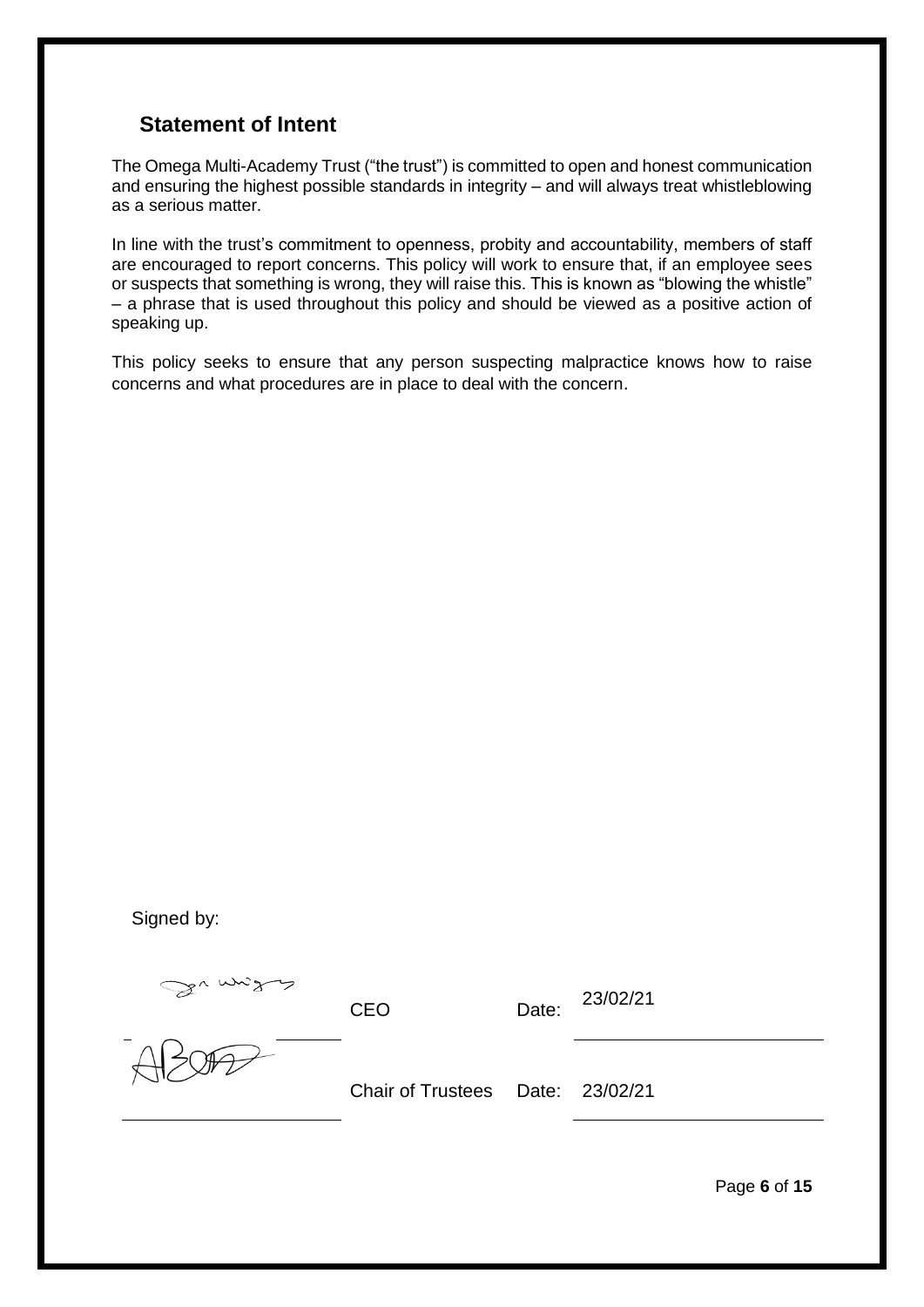## <span id="page-6-0"></span>**1. Legal Framework**

- This policy has due regard to all relevant legislation including, but not limited  $1.1.$ to, the following:
	- Public Interest Disclosure Act 1998
	- Employment Rights Act 1996
- $1.2.$ This policy has been created with regard to the following guidance documents:
	- ESFA (2020) 'Academies financial handbook 2020'
	- GOV.UK (2015) 'Whistleblowing for employees'
	- DfE (2014) 'Whistleblowing procedure for maintained schools'
	- Sir Robert Francis (2015) 'Freedom to speak up report'
- $1.3.$ This policy operates in conjunction with the following trust policies:
	- Disciplinary Policy
	- Grievance Policy
	- Complaints Policy

It is important to know which policy is relevant to each concern. It is highly stressed that if employees are unsure which policy to use, that they seek advice and ask questions, without judgement.

### <span id="page-6-1"></span>**2. Introduction**

For the purposes of this policy, where the Headteacher, Chair of Governing Body and Governing Body are allocated roles of responsibility, if the concern is raised from central office employees, the responsibility will be assumed by the CEO, Chair Trustees and the Trust Board.

- $2.1$ Employees are often the first to realise that something may be seriously wrong within their workplace and the services they commission. However, they may not express their concerns because they feel that speaking up would be disloyal to their colleagues, school or the trust. Employees may also fear that there may be personal consequences if they speak up, for example; victimisation or harassment. As a result, employees may decide not to report the matter.
- $2.2.$ The trust is values driven and where any employee receives an injustice, the trust welcomes their views.
- $2.3.$ The Public Interest Disclosure Act 1998 (PIDA) protects employees who "blow the whistle" where the employee reasonably believes that the disclosure falls Page **7** of **15**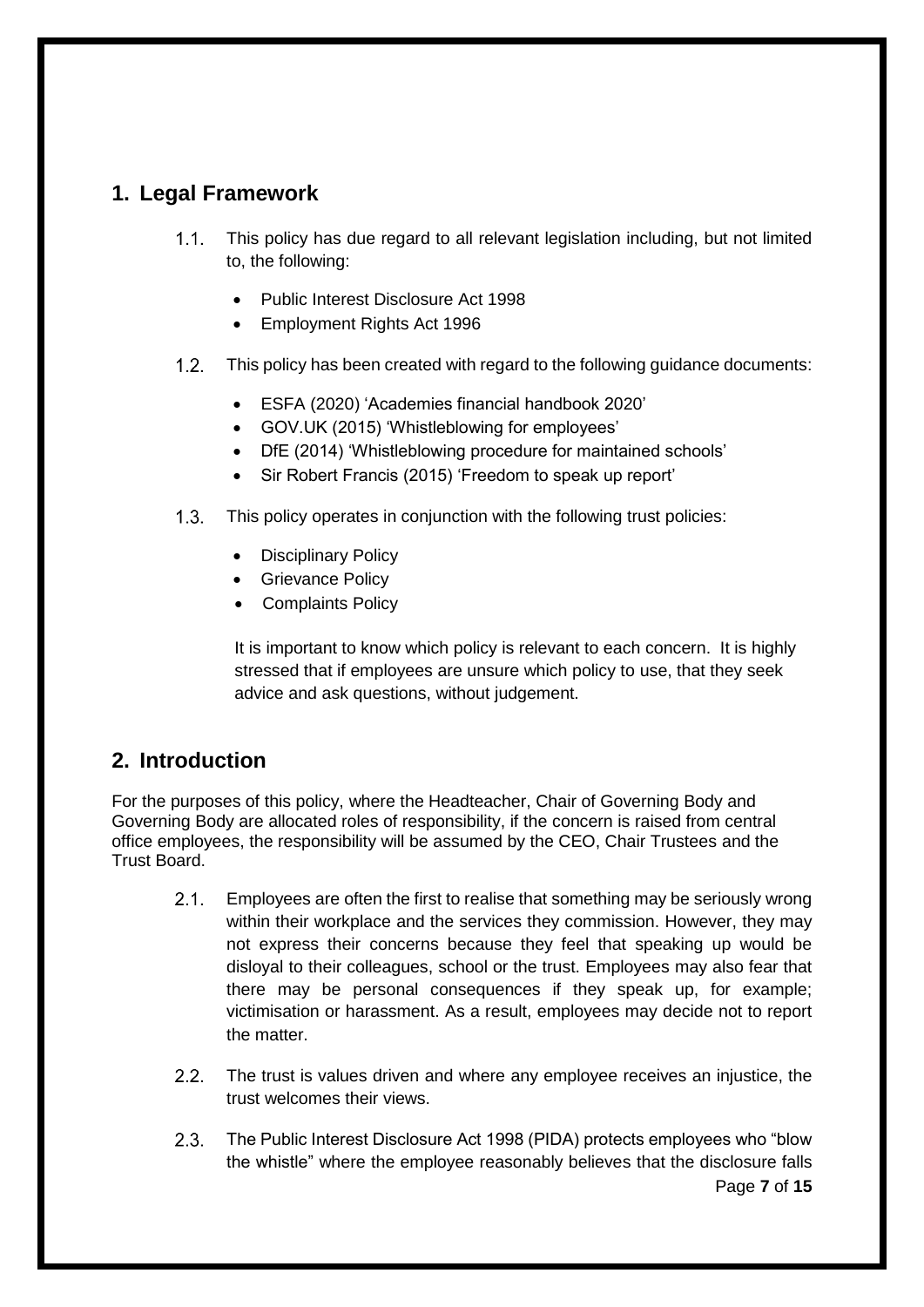within the remit of the prescribed person or body and that the information and any allegations are substantially true.

- $24$ Disclosures made under this procedure will be monitored for statistical purposes as required under the PIDA. The details of any disclosure will remain confidential.
- $2.5.$ The Headteacher is the first point of contact for whistleblowing queries. If the allegation is related to the Headteacher, the concern will be raised with the Chair of Governors.
- $2.6.$ Any member of the trust community or the general public is able to "blow the whistle"; however, the PIDA only protects employees. Section 7 includes further details on how whistleblowing affects non-employees.

#### <span id="page-7-0"></span>**3. Definitions**

- $3.1 -$ **Whistleblowing:** Whistleblowing is when an employee reports suspected wrongdoing, or 'qualifying disclosures', at work to their employer.
- $3.2.$ **Qualifying disclosures:** As outlined by the PIDA, qualifying disclosures pertain to when any of the following takes place:
	- 3.2.1. A criminal offence has been committed, is likely to be committed or is being committed
	- 3.2.2. A person has failed, is failing or is likely to fail to comply with any legal obligation to which they are subject
	- 3.2.3. A miscarriage of justice has occurred, is occurring or is likely to occur
	- 3.2.4. The health or safety of any individual has been, is being or is likely to be endangered
	- 3.2.5. The environment has been, is being or is likely to be damaged
	- 3.2.6. Information tending to show any matter falling within any of the preceding points has been, is being or is likely to be deliberately concealed
- $3.3.$ **In the public interests** means that an individual acted outside of their own personal interest – they acted for more than personal gain. It is not necessary for the disclosure to be of interest to the entire public. The following considerations are often used as a test to establish whether something is within the scope of public interest:
	- 3.3.1. The number of people in the group whose interests the disclosure served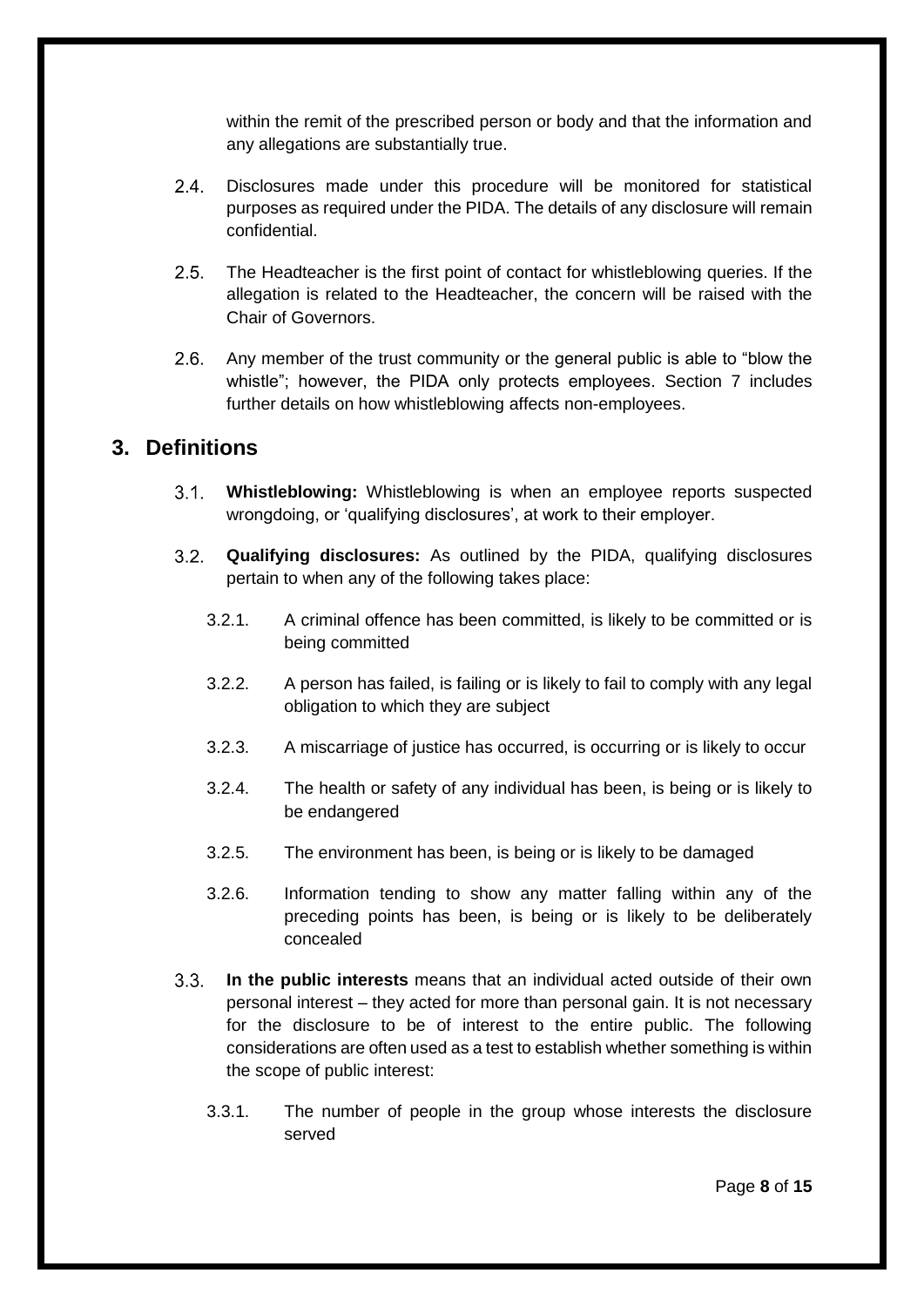- 3.3.2. The nature of the interests and the extent by which individuals are affected by the wrongdoing disclosed
- 3.3.3. The nature of the wrongdoing disclosed
- 3.3.4. The identity of the alleged wrongdoer
- $3.4.$ **Blacklisting** refers to an individual who is being refused work because they are viewed as a whistle-blower.
- $3.5.$ **Grievances** involve someone filing a grievance because they personally have been mistreated in some way – the person raising the grievance will have a direct interest in the outcome. It is important to understand the difference between raising a grievance and blowing the whistle.

#### <span id="page-8-0"></span>**4. Roles and Responsibilities:**

- $4.1$ The Board of Trustees will be responsible for:
	- 4.1.1. Establishing and agreeing the Whistleblowing Policy
	- 4.1.2. Ensuring the agreed Whistleblowing Policy is published on the trust's website
	- 4.1.3. Monitoring the effectiveness of this policy and undertaking any necessary reviews, e.g. in relation to good practice recommendations or changes in legislation
	- 4.1.4. Ensuring all members of the trust community have access to this policy
	- 4.1.5. Investigating, in liaison with the Chief Executive (as appropriate), where concerns are raised
	- 4.1.6. Ensuring this policy provides an open and transparent framework where members of the trust community can raise their concerns
	- 4.1.7. Taking the necessary action against members of staff following an investigation into any alleged malpractice
- $4.2.$ The Headteacher will be responsible for:
	- 4.2.1. Ensuring all members of their staff have read and understood this policy
	- 4.2.2. Receiving, investigating and responding to any concerns that have been raised by the trust community
	- 4.2.3. Being the first point of contact regarding whistleblowing
- $4.3.$ The Chair of Governing Body will be responsible for receiving any concerns raised about the Headteacher and informing the CEO a concern has been raised.
- $4.4.$ The Chair of the Trust Board will be responsible for receiving any concerns raised about the CE and informing the Trust Board a concern has been raised.
- $4.5.$ Everyone in the trust community will be responsible for: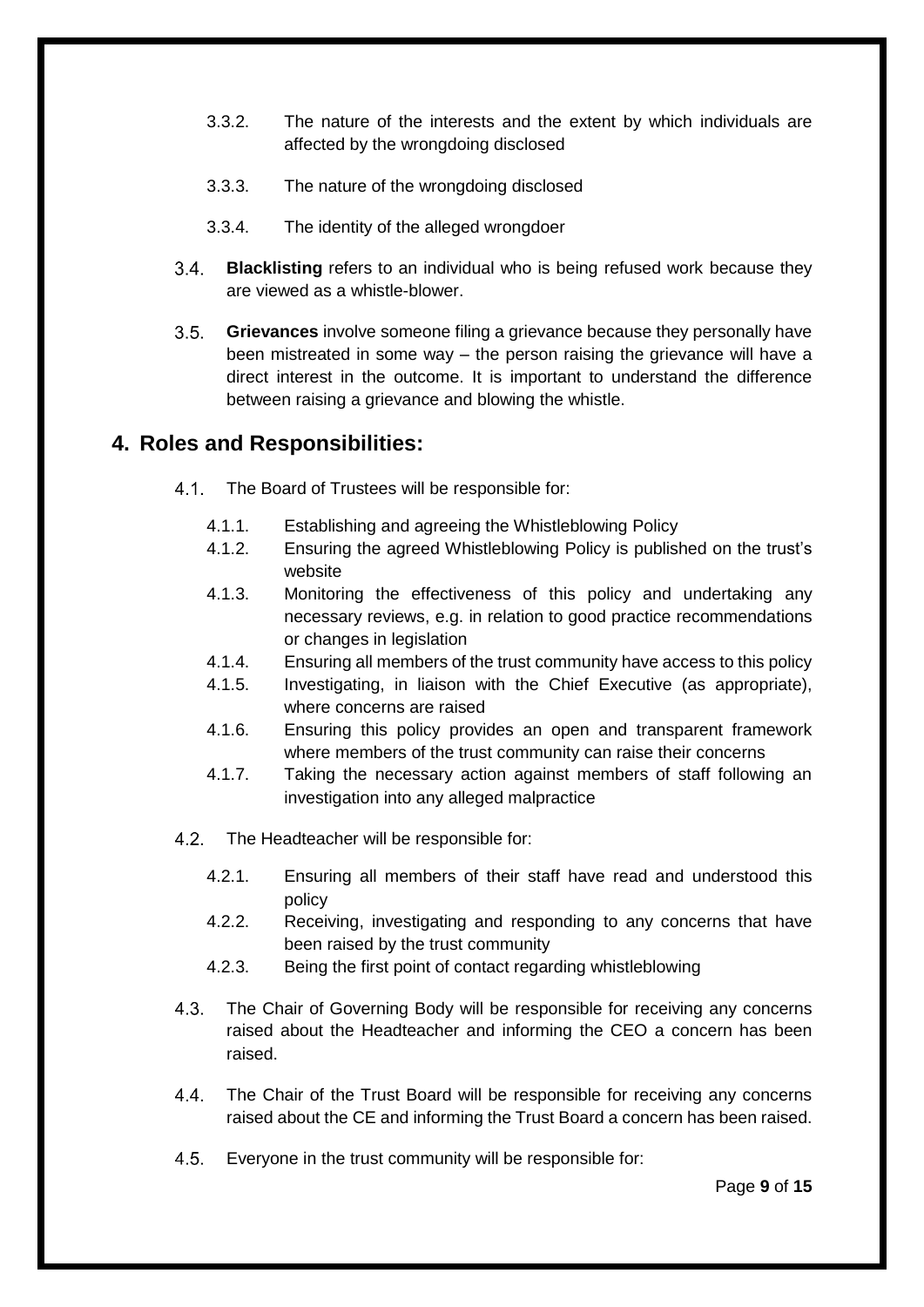- 4.5.1. Raising any concerns that meet the definitions of 3.2 and 3.3 of this policy
- 4.5.2. Being truthful and reasonable with any concerns that they have
- 4.5.3. Not raising malicious or unfounded concerns

#### <span id="page-9-0"></span>**5. Scope**

- $5.1.$ This policy will:
	- 5.1.1. Give confidence to members of the trust community when raising concerns about conduct or practice that is potentially illegal, corrupt, improper, unsafe or unethical, or which amounts to malpractice or is inconsistent with the trust's standards and policies.
	- 5.1.2. Provide members of the trust community with avenues to raise concerns
	- 5.1.3. Ensure that members of the trust community receive a response to the concerns they have raised and feedback on any action taken
	- 5.1.4. Offer assurance that members of staff are protected from reprisals or victimisation for whistleblowing action undertaken in good faith and within the meaning of the PIDA
- $5.2.$ This policy will not be confused with the procedures in the trust's grievance, disciplinary or complaints policies.
- $5.3.$ Under this policy, any of the following can raise a concern:
	- 5.3.1. Employees of the trust
	- 5.3.2. Employees of contractors working for the trust, for example, agency staff, builders and drivers
	- 5.3.3. Employees of suppliers
	- 5.3.4. Voluntary workers working with the trust
	- 5.3.5. A trainee, such as a student teacher
	- 5.3.6. Pupils
	- 5.3.7. The wider community
	- 5.3.8. Governors
	- 5.3.9. Trustees

### <span id="page-9-1"></span>**6. Harassment and Victimisation of Staff**

- $6.1.$ The trust recognises that the decision to report a concern can be a difficult one to take, not least because of the fear of reprisal from those responsible for the malpractice or from the trust as a whole; however, the trust will not tolerate any such harassment or victimisation and will take appropriate action to protect staff who raise a concern in good faith.
- $6.2.$ Staff are protected in law by the PIDA, which gives employees protection from detriment and dismissal where they have made a protected disclosure,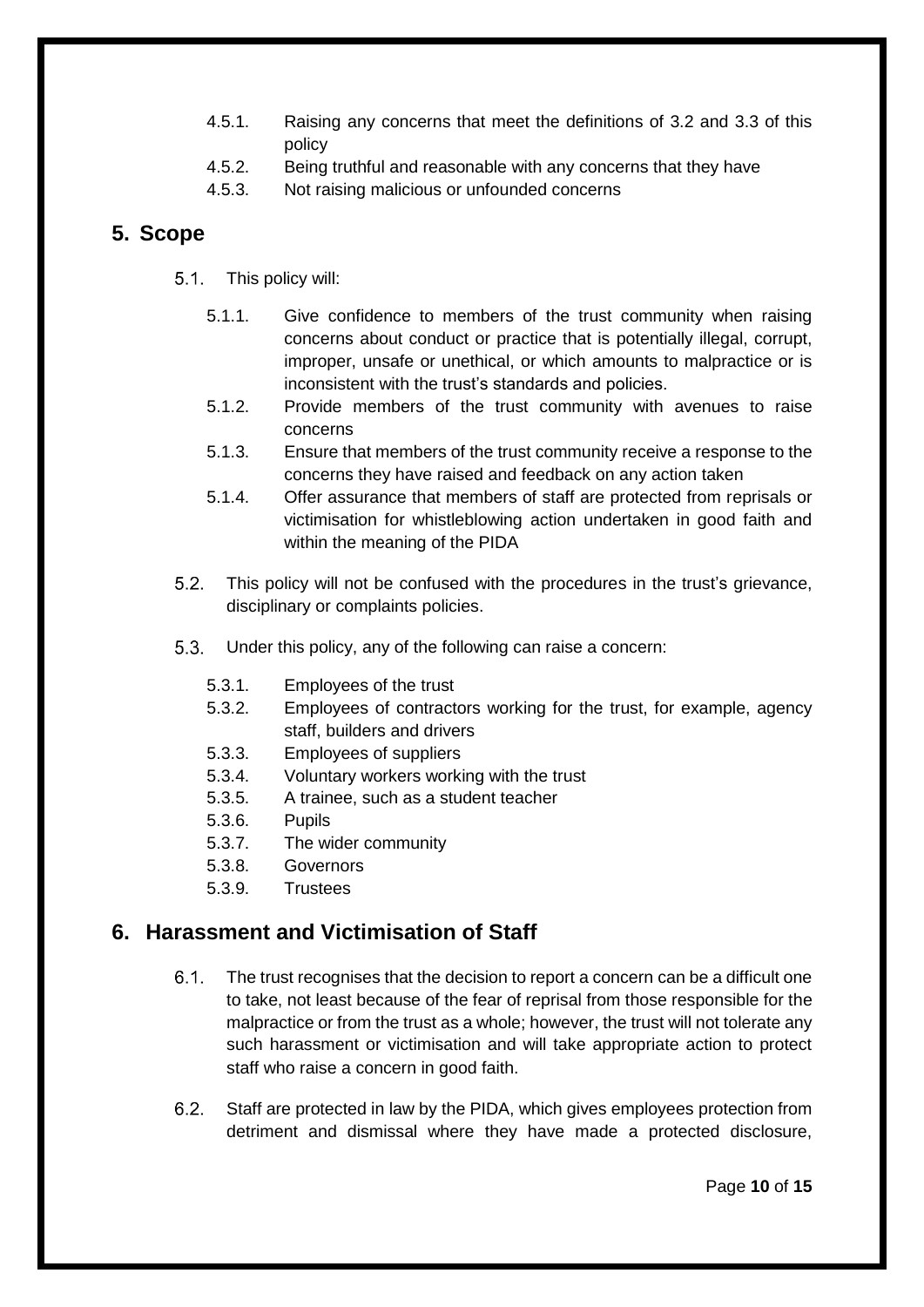providing the legal requirements of the Act are satisfied, e.g. the disclosure was in the public interest.

 $6.3.$ Any member of staff who victimises or harasses a member of staff as a result of their having raised a concern in accordance with this policy will be dealt with under the trust's disciplinary policy.

#### <span id="page-10-0"></span>**7. Non-employees**

- $7.1$ The PIDA and the Employment Rights Act 1996 **do not** protect non-employees as far as whistleblowing is concerned.
- $7.2.$ Irrespective of 7.1, the trust will not allow harassment, dismissal or exclusion for any non-employee who raises a genuine concern.
- $7.3.$ Where an individual feels that they have been unfairly treated following blowing the whistle, they should make a complaint under the trust's complaints policy.
- $7.4.$ Governors and Trustees are not employees and, while they are responsible for ensuring there is a whistleblowing procedure in place, they are not protected under the PIDA.

### <span id="page-10-1"></span>**8. Good Practice Principles**

- $8.1.$ The trust will implement the core whistleblowing principles, as outlined in the 2015 'Freedom to speak up report', to ensure that whistleblowing procedures are fair, clear and consistent.
- $8.2$ The trust will implement a culture of change by ensuring the following principles are reflected in our ethos and values – there will be a culture:
	- 8.2.1. Of safety in the trust
	- 8.2.2. Where people feel confident with raising concerns
	- 8.2.3. Free from bullying
	- 8.2.4. Of visible leadership
	- 8.2.5. Of valuing staff
	- 8.2.6. Of reflective practice
- $8.3.$ By providing a clear procedure for mediating and resolving cases, as outlined in section 9, the trust will ensure that all cases are efficiently handled. This procedure includes:
	- 8.3.1. How to raise and report concerns
	- 8.3.2. How investigations will be conducted
	- 8.3.3. How the trust will mediate and resolve disputes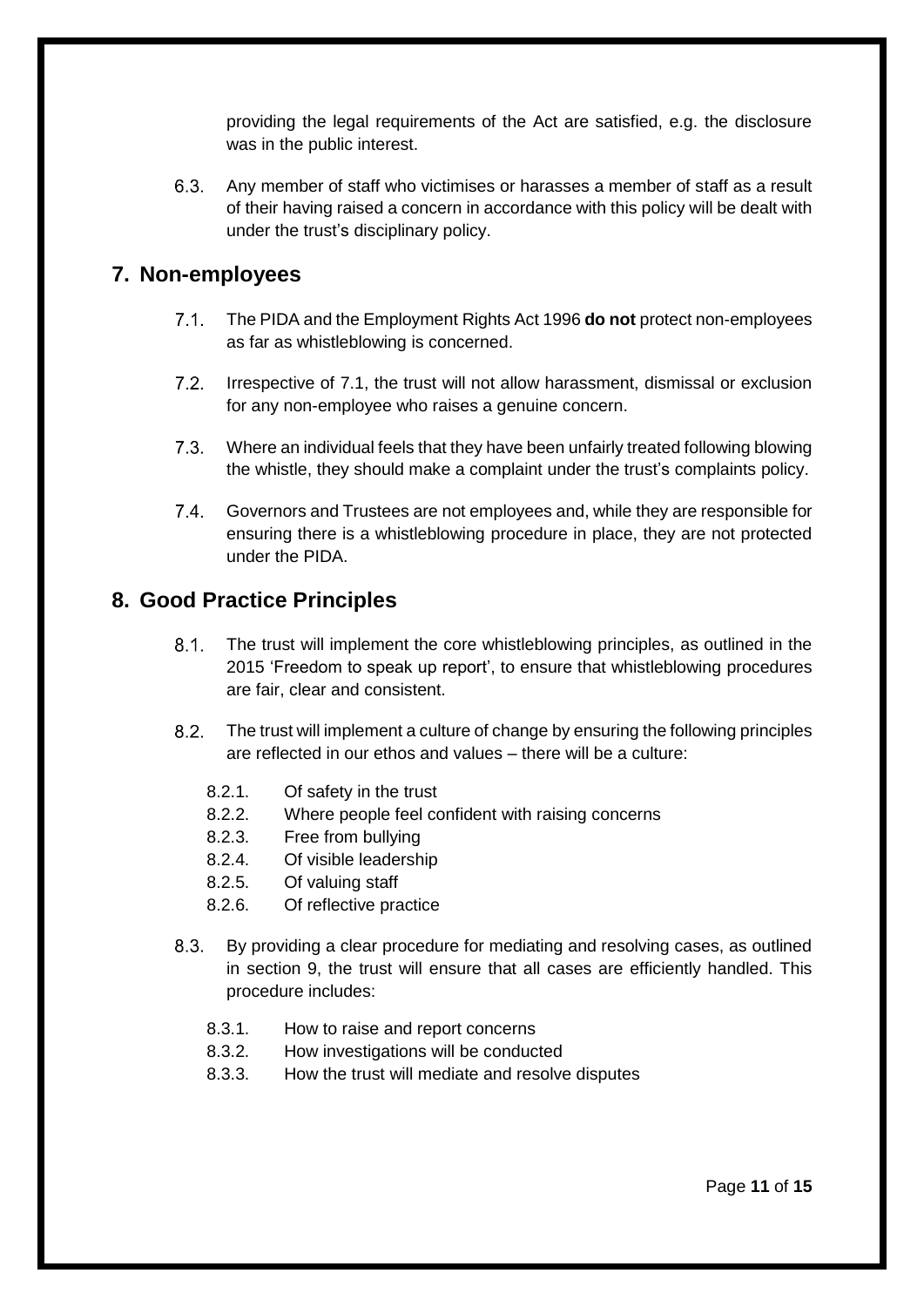- $8.4.$ The trust will implement measures to support good practice by ensuring adherence to the following principles:
	- 8.4.1. Offering relevant training to staff
	- 8.4.2. Providing the necessary support to staff
	- 8.4.3. Providing support to staff who are seeking alternative employment
	- 8.4.4. Being transparent
	- 8.4.5. Being accountable
	- 8.4.6. Conducting an external review of any concerns raised, where necessary
	- 8.4.7. Undertaking regulatory action as required
- $8.5.$ The trust will ensure there are particular support measures in place for vulnerable groups by adhering to the following principles:
	- 8.5.1. Ensuring non-permanent staff are taught, and receive training on, the same principles as permanent staff
	- 8.5.2. Ensuring students and trainees are subject to all the safeguarding and whistleblowing principles
	- 8.5.3. Ensuring staff from ethnic minorities are supported, as they may feel particularly vulnerable when raising concerns
	- 8.5.4. Ensuring staff are empowered and protected, enabling them to raise concerns freely

#### <span id="page-11-0"></span>**9. Procedure**

- $9.1.$ When raising concerns of the level of seriousness under this policy, individuals will express them in writing, in the first instance, to the Headteacher.
- $9.2.$ If an individual is raising a concern about the Headteacher, they should express their concerns in writing to the Chair of Governors. Where this is the case, the Chair of Governors will take on the Headteacher's duties.
- $9.3.$ When individuals raise their concern, they will include the following information as far as possible:
	- 9.3.1. The background and history of the concern
	- 9.3.2. Any relevant names, dates and places
	- 9.3.3. The reasons for the concern
- The trust encourages individuals to let their identity be known when they raise  $9.4.$ concerns, as anonymous concerns can be challenging to investigate.
- 9.5 It should be made clear whether the matter is to be treated in confidence. If the matter is to be dealt with in confidence, the individual's identity will not be disclosed without consent. If the situation arises where a person's identity has to be made known (for example, if the evidence in court is required to be given), the individual will always be contacted to discuss how they want to proceed.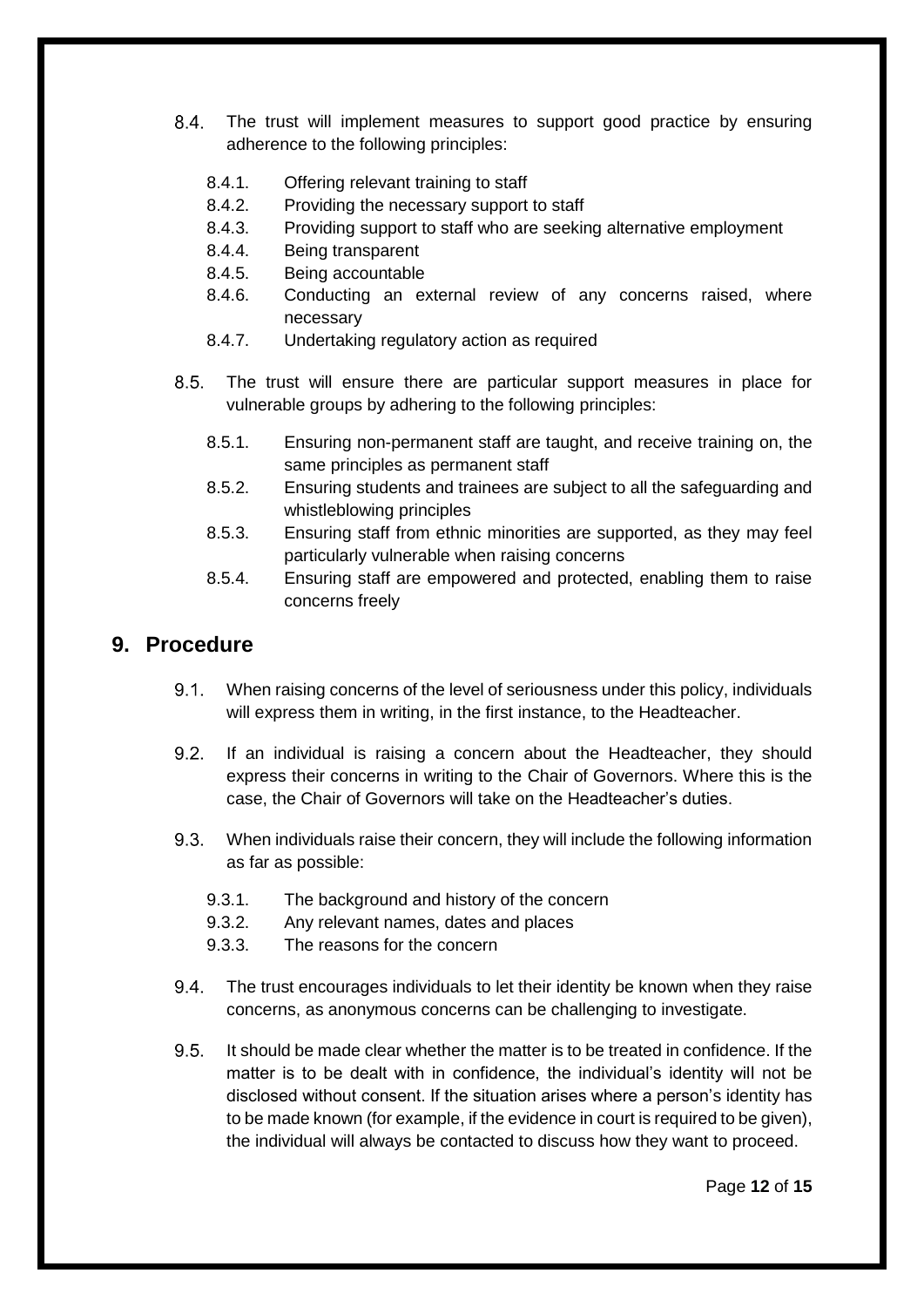- $9.6.$ The only time when confidentiality might be breached without consent is where the allegation is so serious that the school or trust have to take immediate action to prevent anyone coming to any harm, in which case it may be necessary to reveal the nature and source of the complaint.
- $9.7.$ If it is possible to proceed without breaking any confidences, the trust will endeavour to do so. These are extreme cases and the trust would always notify the individual in advance if this needs to be done. The trust will make suitable arrangements for anyone if this becomes necessary.
- $9.8$ Individuals who would like to seek professional and confidential advice should contact Protect, a registered charity that advises on whistleblowing queries. The Protect website (www.protect-advice.org.uk), or they can be contacted on 0203 1172 520.
- $9.9.$ Once an individual has raised a concern, there is a responsibility for it to be investigated.
- 9.10. In certain instances, it may be appropriate for the individual to raise the concern with an outside agency, e.g. the police, depending on the severity of the concern. Equally, it may be appropriate for the individual to request that their Trade Union raises the matter.
- 9.11. If a member of staff feels they should report a concern to the ESFA (www.gov.uk), they should use the online contact form.
- The trust, or the appropriate external agency, will acknowledge receipt of a disclosure but, unless additional information is required, will not contact or engage in dialogue with the whistle-blower, as this may undermine the legitimacy of the investigation outcome.

#### <span id="page-12-0"></span>**10. Next Steps**

- The initial stage will be an interview with the whistle-blower, and then an assessment of further action will be discussed. During this initial stage, the Headteacher will establish if:
	- 10.1.1. There are grounds for a concern and that it is genuine
	- 10.1.2. The concern was raised in accordance with this policy
- The Headteacher will write to the individual within 5 working days of the initial meeting to confirm that the concern has been received, as well as to indicate proposals for dealing with the matter.
- During the initial interview, the Headteacher will request the individual puts their concern in writing, if they have not already done so. The Headteacher will write a summary of the concern if the individual is unable to put it in writing.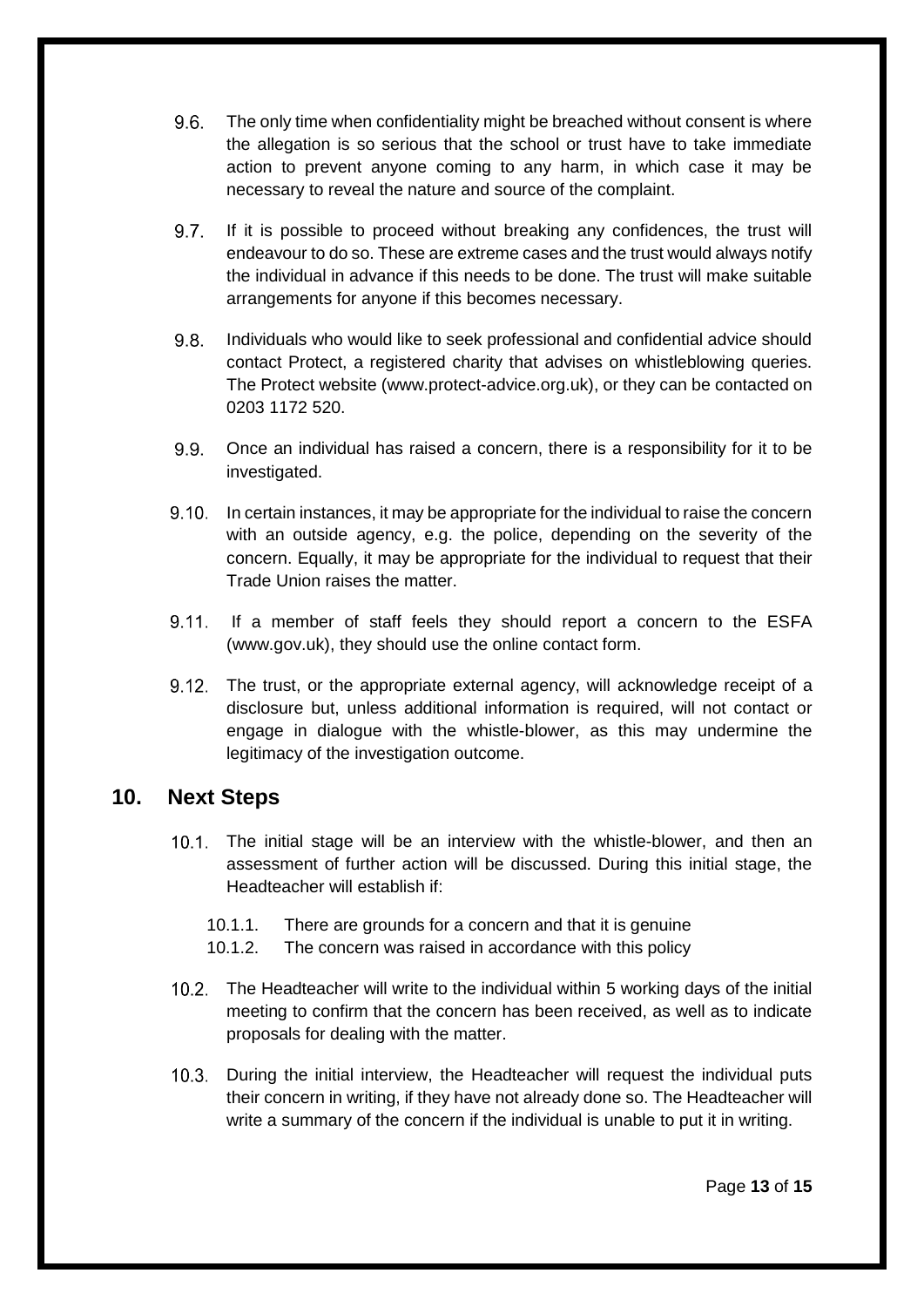- The Headteacher will explain the following to anybody raising a concern:
	- 10.4.1. How they will communicate with the complainant throughout the process. It should be noted, the need for confidentiality may prevent the trust giving the complainant specific details of any necessary investigation or any necessary disciplinary action taken as a result of the concern
	- 10.4.2. That the complainant's identity will be kept confidential from the alleged wrongdoer
	- 10.4.3. That the Governing Body will do everything in its power to protect the complainant from discrimination
	- 10.4.4. That if the concern is genuine, even if the concern is not confirmed, no disciplinary action will be taken against the complainant
	- 10.4.5. If clear evidence is uncovered that the complainant's concern is malicious or unfounded, disciplinary action may be brought against them
- If an investigation is carried out, the whistle-blower will be informed of the final outcome and the investigation must be carried out by a member of staff who is trained to do so.
- 10.6. A record will be kept of the seriousness of the issues raised and the credibility of the concern.
- 10.7. It may be possible for the concern to be resolved by simply agreeing the necessary action or explaining procedures to the alleged wrongdoer; however, depending on the severity and nature of the concern, it may:
	- 10.7.1. Be investigated by senior management, an internal audit or through the disciplinary process
	- 10.7.2. Be referred to the police or an external auditor
	- 10.7.3. Form the subject of an independent inquiry
- 10.8. If the Investigating Officer needs to talk to the whistle-blower, they are permitted to be accompanied by a Trade Union Representative, a professional association representative, a friend or a fellow member of staff not involved in the area of work that the concern relates to. This person will provide support only and will not be allowed to become involved in the proceedings.
- The trust will ensure that the individual receives appropriate support and guidance if they agree to give evidence in criminal or disciplinary proceedings.
- A record will be made of the nature and outcome of the concern. The purpose of this is to ensure that a central record is kept which can be cross-referenced with other complaints to monitor any patterns of concern across the trust and to assist in monitoring the procedure.